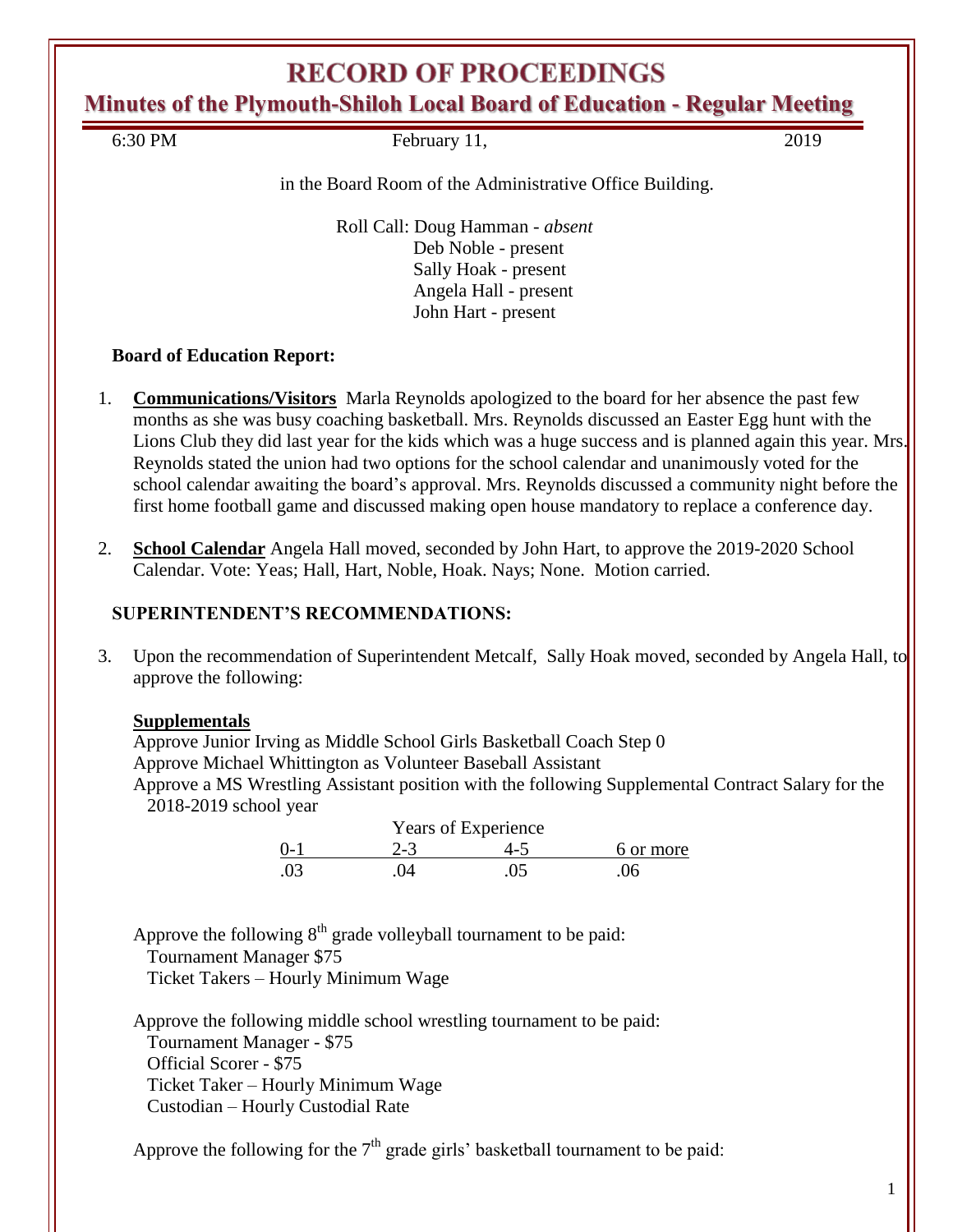# **RECORD OF PROCEEDINGS**

## **Minutes of the Plymouth-Shiloh Local Board of Education - Regular Meeting**

| 2019                                                           |
|----------------------------------------------------------------|
|                                                                |
|                                                                |
|                                                                |
|                                                                |
|                                                                |
|                                                                |
|                                                                |
| Approve the following for the wrestling tournament to be paid: |
|                                                                |
|                                                                |
|                                                                |
|                                                                |
|                                                                |
|                                                                |
|                                                                |
|                                                                |
|                                                                |
|                                                                |
|                                                                |
|                                                                |
|                                                                |

#### **Certificated Employment**

Approve the hiring of Mary Griffith as a long term sub at BA – 0 for the remainder of the 2018-2019 School Year

#### **Tutor**

Approve Ruth Miller as after-school ELL tutor for up to 5 hours per week at \$22.00 per hour Approve Kathy Thorton as elementary ELL tutor for 5 hours per week at \$22.00 per hour Approve Susie Moore as middle/high school ELL tutor for 5 hours per week at \$22.00 per hour Approve Shelly Smith for 25 hours per week to be a Reading Tutor in the Middle School to be paid by the Striving Readers Grant

Approve Peggy Stigall for 1.5 additional hours to be paid by the Striving Readers Grant

#### **Certificated Retirement**

Approve the resignation for the purposes of retirement for James Metcalf, effective July 31, 2019

Vote: Yeas; Hoak, Hall, Noble, Hart. Nays; None. Motion carried.

#### **TREASURER'S RECOMMENDATIONS:**

1. Upon the recommendation of Treasurer, Gavyn Bazley, Sally Hoak moved, seconded by John Hart, to approve the following:

#### **Minutes & Financial Information**

Approve Minutes of the January 14, 2019 organizational meeting and the January 14, 2019 regular meeting